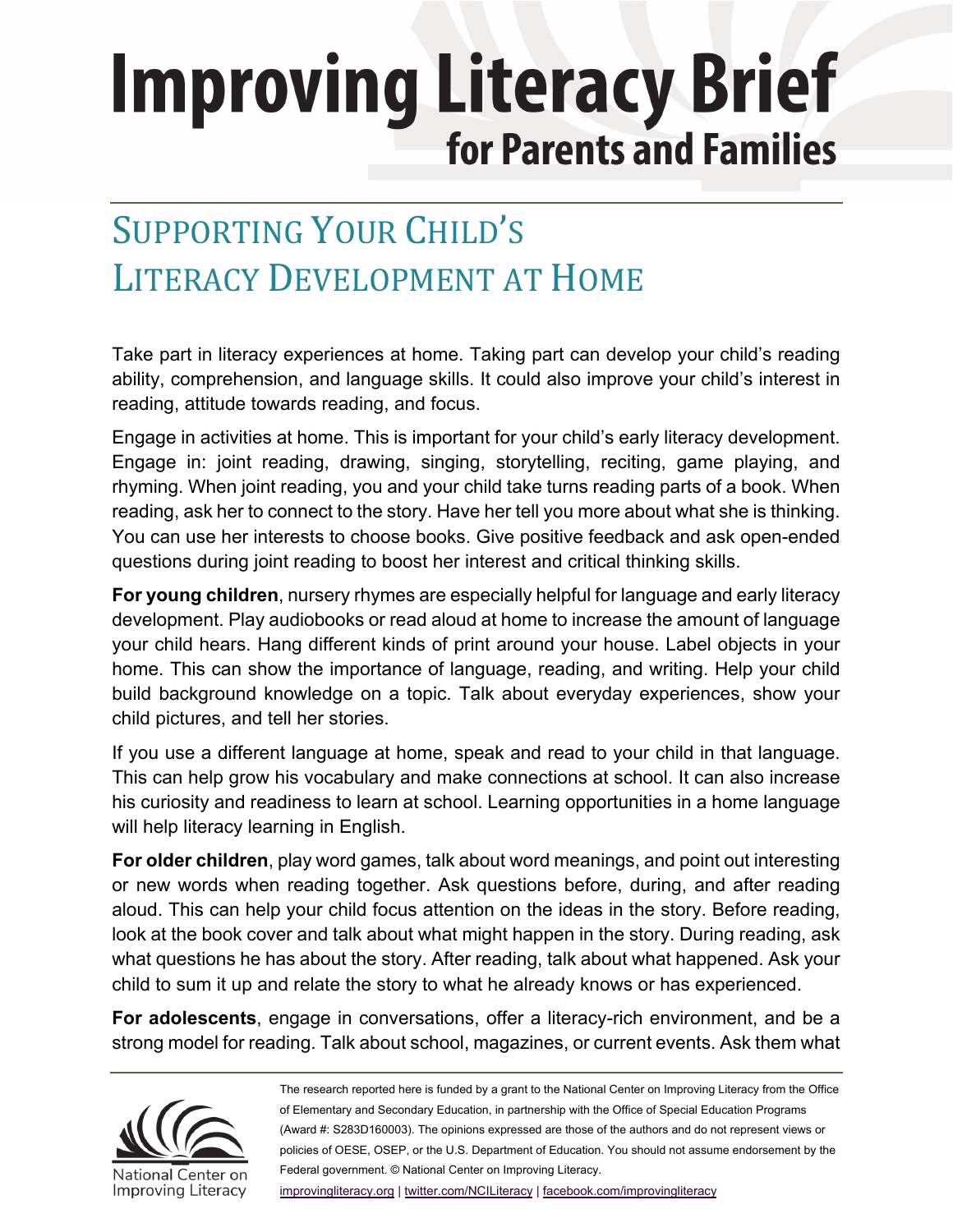### SUPPORTING YOUR CHILD'S LITERACY DEVELOPMENT AT HOME

they are reading and discuss the books. Have a lot of age-appropriate and grade-level reading material around your home. Model good literacy behavior by reading regularly yourself.

Technology can help families meet the literacy needs of their children. Serve as a "media mentor." Talk with your child about using technology in creative ways. These talks can boost language development, build background knowledge, and help your child develop useful skills. Be an educated consumer of information on the internet. Review the abilities of the developers. Check the quality, usefulness, and content of the information being shared.

#### SUGGESTED CITATION

Reade, A. (2017). *Supporting your child's literacy development at home.* Washington, DC: U.S. Department of Education, Office of Elementary and Secondary Education, Office of Special Education Programs, National Center on Improving Literacy. Retrieved from [improvingliteracy.org](http://improvingliteracy.org/)

#### **REFERENCES**

Dunst, C*.,* Valentine, A., Raab, M., and Hamby, D. (2013). *Relationship between child participation in everyday activities and early literacy and language development*. CELL Reviews, 6(1), Center for Early Literacy Learning, Morganton, NC: Orelena Hawks Puckett Institute.

Guernsey, L., Levine, M., Chiong, C., and Severns, M. (2012). *Pioneering literacy in the digital wild west: Empowering parents and educators.* Washington, DC: Campaign for Grade-Level Reading.

National Urban League. (2008). *Parent/Guardian engagement in adolescent literacy*. New York: Author.



The research reported here is funded by a grant to the National Center on Improving Literacy from the Office of Elementary and Secondary Education, in partnership with the Office of Special Education Programs (Award #: S283D160003). The opinions expressed are those of the authors and do not represent views or policies of OESE, OSEP, or the U.S. Department of Education. You should not assume endorsement by the Federal government. © National Center on Improving Literacy.

[improvingliteracy.org |](https://improvingliteracy.org/) [twitter.com/NCILiteracy](https://twitter.com/NCILiteracy) | [facebook.com/improvingliteracy](http://facebook.com/improvingliteracy)